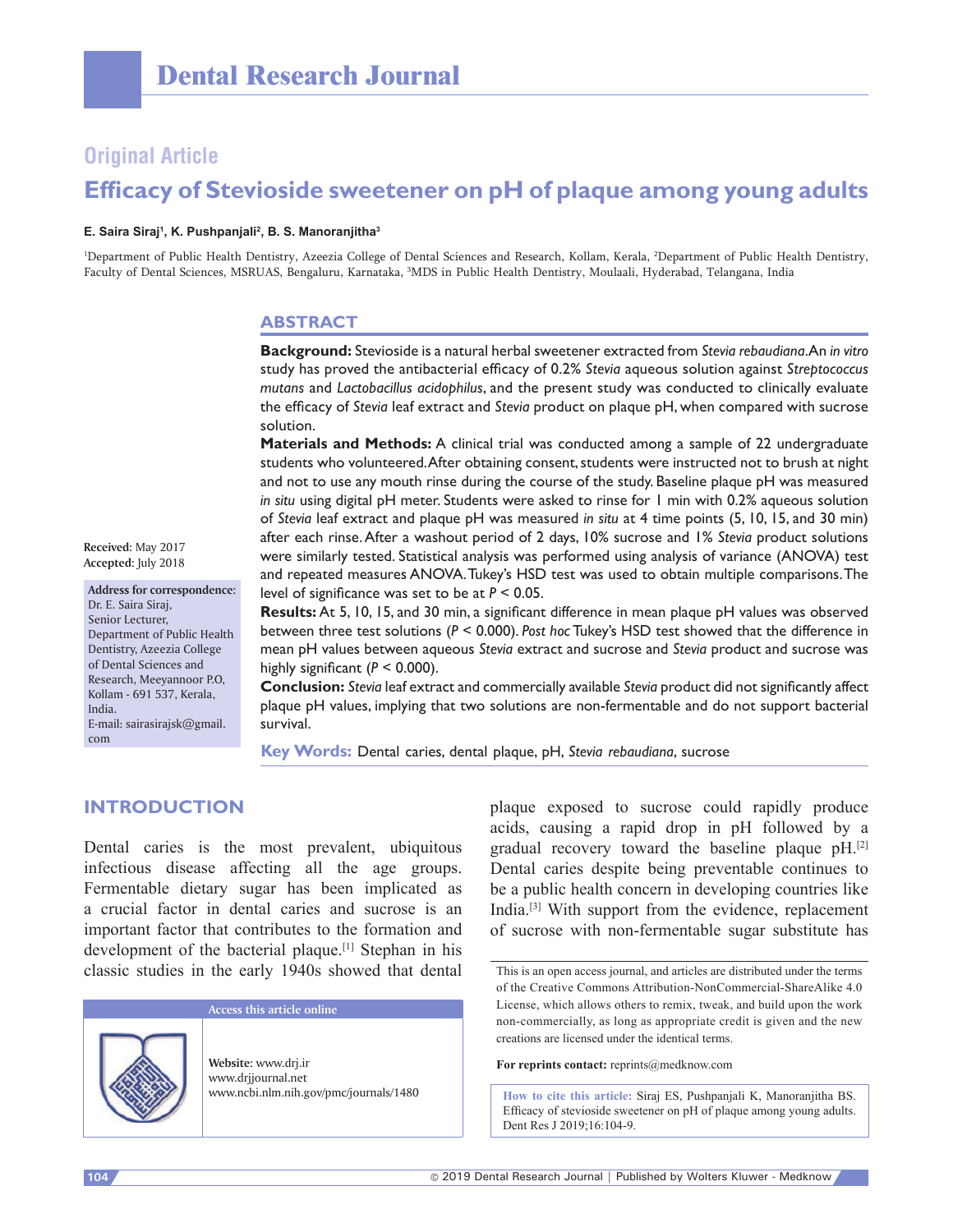become an important strategy in caries prevention.<sup>[4,5]</sup> Most of the non-fermentable sweeteners has its own inherent side effects. Long-term consumption of these artificial sweeteners can cause adverse effects in humans, thereby raising health concerns.<sup>[6]</sup>

The popularity of stevioside as a natural herbal sweetener extracted from *Stevia rebaudiana* (also known as sweet tulsi or sugar leaf) is growing rapidly throughout the world. It is extensively grown in places such as Brazil, Central America, and Israel but is native to Paraguay. It has also been introduced in India since the past decade. Stevioside and rebaudioside A are the most represented glycosides in *S. rebaudiana* leaves which are responsible for sweetening effect of *Stevia*. Stevioside tastes between 200 and 300 times sweeter than sucrose and its content varies between 4% and 20% of the dry weight of the leave, depending on the growing conditions. Rebaudioside A has a clean sweet taste and it is more water-soluble than stevioside; the sweetening power is between 250 and 450 times higher than sucrose.<sup>[7-10]</sup> *Stevia* extracts are officially approved as food additives in Brazil, Korea, Japan, the United States, and Iran.[11] Besides sweetness, stevioside along with Rebaudioside A offers other therapeutic benefits as they have antihyperglycemic, antihypertensive, anti-inflammatory, antitumor, antidiarrheal, diuretic, and immunomodulatory actions.[12-14]

The antibacterial activity of different extracts of *S. rebaudiana* leaves against bacteria that are important in dental caries and oral health has been proved in *in vitro* studies. Das *et al*., 1992 in an *in vitro* study proved the noncariogenic potential of stevioside.<sup>[15]</sup> Mohammadi-Sichani *et al*., Debnath *et al*., Gamboa and Chaves, and Ajagannanavar *et al*. demonstrated the antimicrobial activity of *Stevia* in various solvents against *Streptococcus mutans* and *Lactobacillus acidophilus*. [11,16-18] The noncariogenic potential of *Stevia* extracts – stevioside and rebaudioside *in vivo –* was proved in a study conducted by Brambilla *et al*. in 2013.[19] The antiplaque and antigingivitis properties of *Stevia* have been reported by Vandana *et al*. [20] However, no studies on the effect of aqueous solution of *Stevia* leaf extract and commercially available *Stevia* product on plaque pH are available. The antibacterial efficacy of 0.2% aqueous solution of *Stevia* leaf extract against *S. mutans* and *L. acidophilus* was studied *in vitro* in the Department of Public Health Dentistry, FDS, MSRUAS. However, the antibacterial efficacy of commercially available *Stevia* product could not be

assessed, and hence, we decided to further explore it clinically. The objective of this study was to evaluate clinically the effect of *Stevia* leaf extract and *Stevia* product on plaque pH when compared with sucrose solution.

## **MATERIALS AND METHODS**

This was an interventional study with 22 participants carrying out mouth rinsing with different solutions such as  $0.2\%$  aqueous *Stevia*,  $10\%$  sucrose, and  $1\%$ *Stevia* product. Study participants were the student volunteers of Bachelor of Dentistry, aged between 18 and 25 years. The study proposal was drafted and the ethical clearance was obtained from the Institutional Ethics Committee and registered at http://www.ctri. nic.in (CTRI/2017/10/010154).

## **Sample size calculation**

Based on the previous study, the observed mean difference was calculated to be  $0.5$ .<sup>[17]</sup> Assuming the superiority margin of 0.4 with an effect size of 0.53, power 80%, and alpha error 5%, a sample size of 22 was calculated using nMaster sample size software version 2.0. (Department of Biostatistics, Christian Medical College, Vellore, India).

Potential participants for this study were identified from undergraduate students and a complete dental examination was performed. The inclusion criteria were students aged between 18 and 25 years and decayed, missing, and filled teeth (DMFT) score  $\geq$ 1. Students were excluded if they were undergoing orthodontic treatment or with a history of taking antibiotics within 4 weeks and during the study period.

#### **Preparation of rinses**

The antibacterial efficacy of 0.2% aqueous solution of *Stevia* leaf extract against *S. mutans* and *L. acidophilus* was studied *in vitro* in the Department of Public Health Dentistry, FDS, MSRUAS. In disc diffusion method, minimal inhibitory concentration (MIC) of aqueous *Stevia* extract against *S. mutans* was determined at 2 mg/ml concentration. Based on this finding, the following rinsing solutions were prepared as follows. Rinse 1: Aqueous *Stevia* solution was prepared by dissolving 0.2 g of the dried *Stevia* leaf powder in 100 ml of distilled water and brought to boil at 50°C for 2 min and filtered (0.2% aqueous *Stevia* solution).Rinse 2: Sucrose test solution – considering the sweetness equivalence, it was prepared by dissolving 10 g of sucrose in 100 ml of distilled water (10% sucrose solution).[21] Rinse 3: *Stevia* product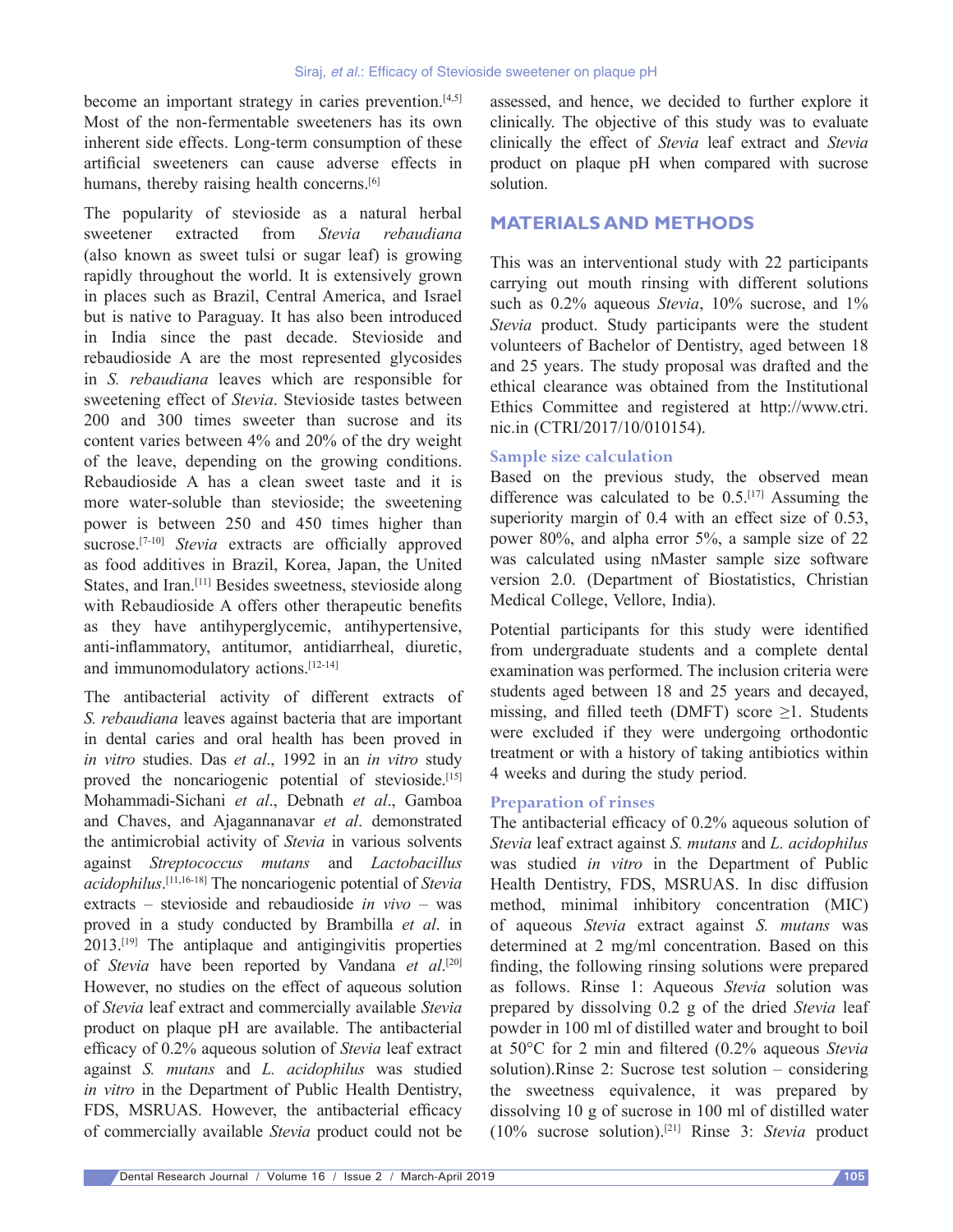solution was made from Cerovia manufactured by *Stevia* world. Cerovia powder is 10 times sweeter than sucrose. Adjusting the sweetness equivalence, the solution was prepared by dissolving 1 g of Cerovia powder in 100 ml of distilled water (1% *Stevia* product solution).

#### **Study protocol**

This interventional study was conducted over a period of 2 months. Having given informed consent, 22 volunteers fulfilling the inclusion criteria were recruited for the study. The purpose of the study was explained to the recruited study participants. They were instructed not to brush at night and not to use any mouth rinse during the course of the study. A structured proforma was designed to record information on demographic characteristics, oral hygiene practices, and sugar intake. Clinical examination was carried out using autoclaved instruments. DMFT index and Silness and Loe plaque index (1964) were recorded at the baseline. The students were instructed not to drink or eat for at least 2 hrs before pH measurements.

#### **Plaque pH measurement**

Baseline plaque pH was measured by a microelectrode attached to a digital pH meter (LUTRON PH-206). pH microelectrode was inserted at interproximal site between first molar and second premolar in first and second quadrant  $(16, 26)$ .<sup>[22]</sup> In case of the presence of any restoration, measurements were done in the first and second premolars interproximal area of the same quadrant. The pH value was recorded by placing the tip of the electrode into the plaque mass and held in place until the reading on the display unit had stabilized and the data were recorded.

## **Instrument calibration and standardization**

Initially, the tip of new pH electrode was soaked in KCl solution for several hours before use. Once prepared, the electrode was stored in a reference buffer ( $pH = 7$ ). Immediately before and after each series of readings at each time point, the electrode was calibrated against standard pH buffers at pH 4 and 7 values. Between each reading, the electrode was cleaned in distilled water and dried on absorbent paper to protect against cross-contamination.

For each subject, baseline plaque pH was recorded and followed by 5, 10, 15, and 30 min interval after 1 min rinsing of 10 ml of the test solutions. After measuring the baseline plaque pH, all the students were given 10 ml of 0.2% aqueous *Stevia* solution. They were asked to rinse for 1 min. Quantity of rinses

was measured using a measuring cup and the time was noted using a stopwatch. Plaque pH was measured at 5, 10, 15, and 30 min after the mouth rinse using the digital pH meter. One examiner performed all pH measurements who was blinded with respect to the rinse used by the students. A washout period of 2 days was given to avoid the carryover effect of the mouth rinse before the next mouth rinse is assigned. After the washout period, the second solution and third solutions were similarly tested [Figure 1].

### **Statistical analysis**

Data were analyzed using SPSS version 16.0. (IBM Corporation, Chicago, IL, USA). For comparison of mean pH values of different times within aqueous *Stevia* extract, sucrose, and *Stevia* product groups, repeated measures analysis of variance (ANOVA) test was used. ANOVA test was used to compare the mean pH values between aqueous *Stevia* extract, sucrose rinses, and *Stevia* product. This was followed by *post hoc* Tukey's HSD test to obtain multiple comparisons. The level of significance was set to be at  $P < 0.05$ .

## **RESULTS**

Twenty-two volunteers took part in the study, 14 of which were female and eight were male.



**Figure 1:** Schematic representation of study design.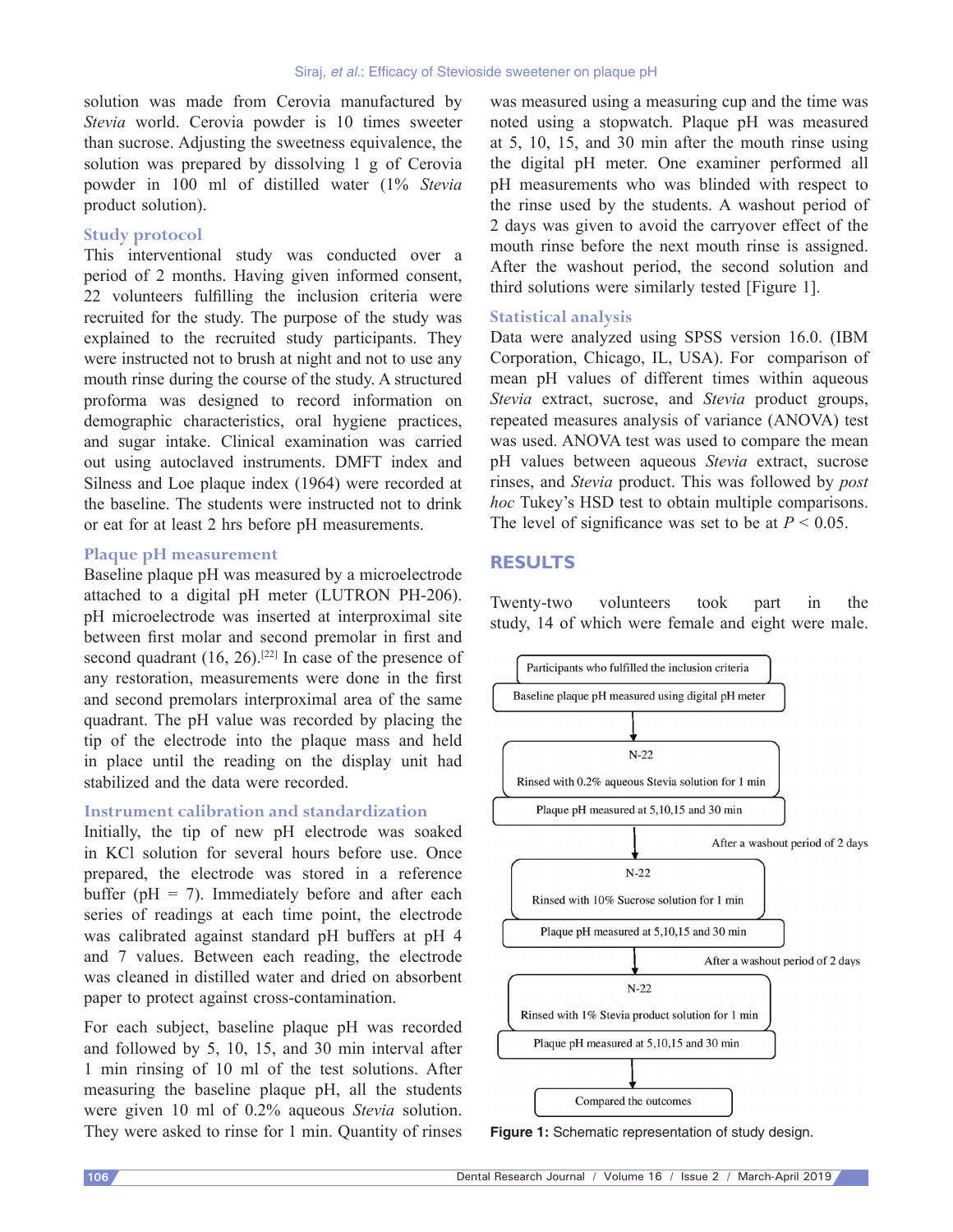Mean DMFT and plaque index score were 2.09 and 0.507, respectively.

Repeated measures ANOVA showed a significant difference in the mean pH values of aqueous *Stevia* extract at 5 ( $P = 0.003$ ) and 10 ( $P = 0.024$ ) min when compared with baseline, whereas mean plaque pH of sucrose solution showed statistically significant difference at 5, 10, 15, and 30 min compared to baseline pH  $(P < 0.000)$ . No statistically significant difference in pH was observed at 5, 10, 15, and 30 min with *Stevia* product when compared to baseline pH  $(P > 0.05)$ .

ANOVA was used to compare the mean plaque pH values between aqueous *Stevia* extract, sucrose rinses, and *Stevia* product. At the baseline, there was no statistically significant difference in mean plaque pH values between the three test solutions  $(P = 0.314)$ , whereas at 5, 10, 15, and 30 min, statistically significant difference in mean plaque pH values was observed between three test solutions  $(P < 0.000)$  [Table 1]. *Post hoc* Tukey's HSD test [Table 2] showed that the difference in mean

#### **Table 1: Comparison of mean plaque pH values between three groups at five time points**

| Time<br>points   | <b>Plaque pH</b> values | <b>ANOVA</b>     |                          |          |          |
|------------------|-------------------------|------------------|--------------------------|----------|----------|
|                  | Stevia leaf<br>extract  | <b>Sucrose</b>   | <b>Stevia</b><br>product | $\bm{F}$ | P        |
| $0 \text{ min}$  | $7.273 \pm 0.28$        | $7.127 \pm 0.41$ | $7.144 + 0.32$           | 1.181    | 0.314    |
| 5 min            | $7.144 \pm 0.25$        | $6.019 \pm 0.28$ | $7.055 \pm 0.37$         | 89.4     | $0.000*$ |
| $10 \text{ min}$ | $7.150+0.35$            | $5.619+0.31$     | $7.030+0.35$             | 139.3    | $0.000*$ |
| $15 \text{ min}$ | $7.222 + 0.46$          | $5.677 \pm 0.31$ | $7.035 + 0.36$           | 105.9    | $0.000*$ |
| 30 min           | $7.212 + 0.41$          | $6.150+0.27$     | $7.075 + 0.27$           | 69.05    | $0.000*$ |
|                  |                         |                  |                          |          |          |

\*P<0.000. SD: Standard deviation; ANOVA: Analysis of variance

#### **Table 2: Intergroup comparison of plaque pH**

pH values between aqueous *Stevia* extract and *Stevia* product was not statistically significant  $(P > 0.05)$ . However, the difference between aqueous *Stevia* extract and sucrose and *Stevia* product and sucrose was highly significant  $(P < 0.000)$ .

Figure 2 illustrates the reduction in mean plaque pH at 5, 10, 15, and 30 min interval after rinsing of three test solutions. Following sucrose rinse, the plaque pH decreased up to 5.7 nearing the critical pH value (5.5) after 5 min, whereas the plaque pH remained almost the same after rinsing with *Stevia* leaf extract and *Stevia* product solutions.

### **DISCUSSION**

The present study was conducted to evaluate the clinical efficacy of 0.2% aqueous solution of *Stevia* leaf extract and commercially available *Stevia* product on plaque pH, in comparison with sucrose solution. The findings showed that there was a reduction in the mean plaque pH following rinsing with 10% sucrose solution whereas the plaque pH remained almost the same after rinsing with *Stevia* leaf extract and *Stevia* product solutions. There was no statistical difference in the pH values among the students at baseline. The change in plaque pH values after rinsing with *Stevia* leaf extract and *Stevia* product solution is consistent with the findings of Brambilla *et al*., who investigated the effect of the two main *Stevia* extracts, stevioside, and rebaudioside A on plaque pH and reported that the two compounds do not support acidogenic metabolism from supragingival plaque bacteria. The probable mechanism of action could be due to an inhibitory effect of the two *Stevia* extracts on

| <b>Dependent</b><br>variable | Group          |                | <b>SE</b> | $\boldsymbol{P}$ |                    | 95% CI             |  |
|------------------------------|----------------|----------------|-----------|------------------|--------------------|--------------------|--|
|                              |                |                |           |                  | <b>Lower bound</b> | <b>Upper bound</b> |  |
| pH <sub>5</sub>              | Stevia extract | Sucrose        | 0.09353   | $0.000*$         | 0.9005             | 1.3495             |  |
|                              | Sucrose        | Stevia product | 0.09353   | $0.000*$         | $-1.2604$          | $-0.8114$          |  |
|                              | Stevia extract | Stevia product | 0.09353   | 0.609            | $-0.1354$          | 0.3136             |  |
| pH 10                        | Stevia extract | Sucrose        | 0.10203   | $0.000*$         | 1.2865             | 1.7763             |  |
|                              | Sucrose        | Stevia product | 0.10203   | $0.000*$         | $-1.6563$          | $-1.1665$          |  |
|                              | Stevia extract | Stevia product | 0.10203   | 0.472            | $-0.1249$          | 0.3649             |  |
| pH 15                        | Stevia extract | Sucrose        | 0.11582   | $0.000*$         | 1.2670             | 1.8230             |  |
|                              | Sucrose        | Stevia product | 0.11582   | $0.000*$         | $-1.6357$          | $-1.0797$          |  |
|                              | Stevia extract | Stevia product | 0.11582   | 0.246            | $-0.0907$          | 0.4653             |  |
| pH 30                        | Stevia extract | Sucrose        | 0.09829   | $0.000*$         | 0.8259             | 1.2977             |  |
|                              | Sucrose        | Stevia product | 0.09829   | $0.000*$         | $-1.1605$          | $-0.6886$          |  |
|                              | Stevia extract | Stevia product | 0.09829   | 0.349            | $-0.0986$          | 0.3732             |  |

Multiple comparison Tukey's HSD test;\*P<0.000 Significant. CI: Confidence Interval; SE: Standard Error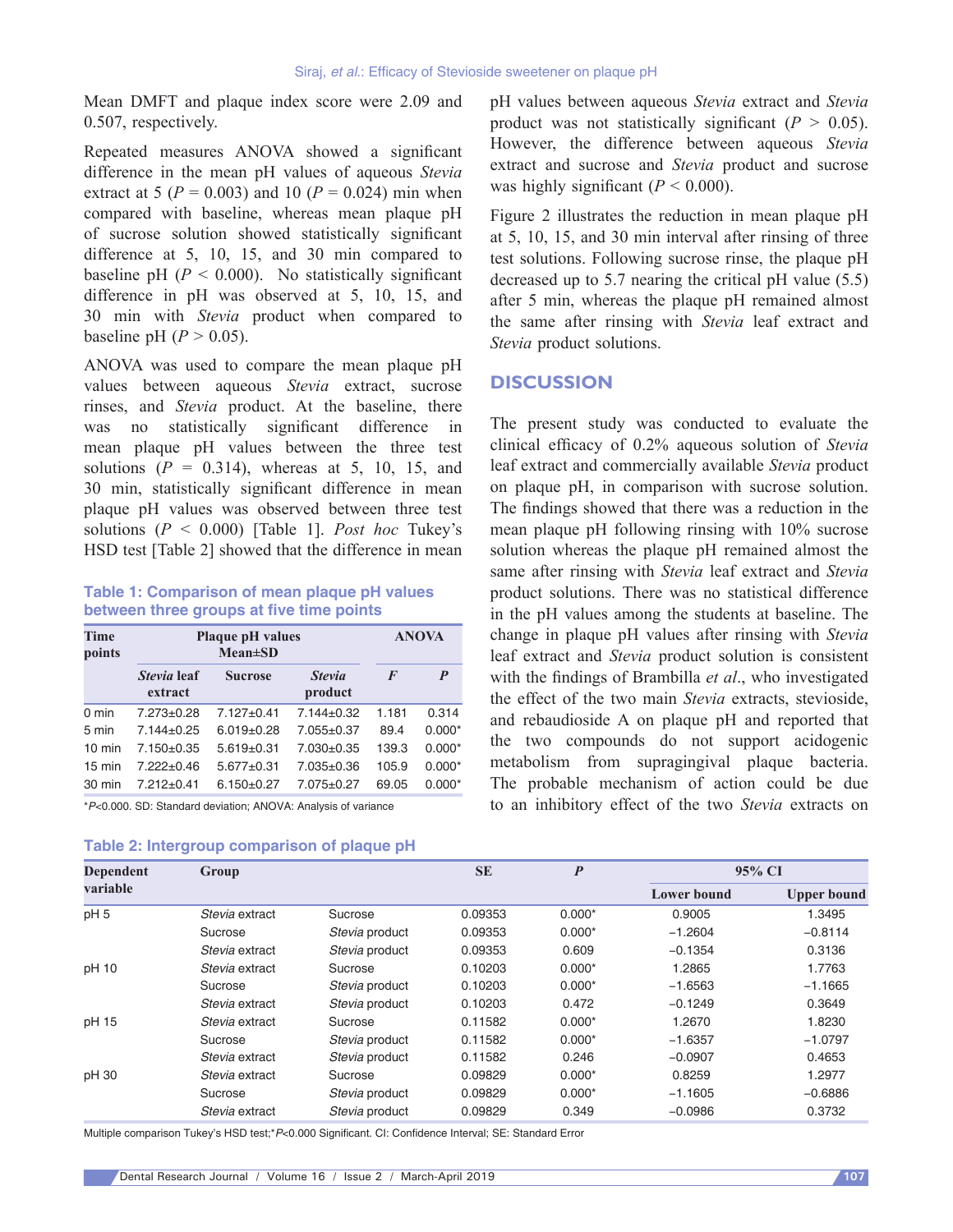

**Figure 2:** Mean plaque pH versus time curves for all test solutions.

bacterial fermentative metabolism. *In vitro* part of this study confirmed the cariostatic potential of the *Stevia* extracts by the suppression of bacterial growth.<sup>[19]</sup>

In the present study, 0.2% concentration of aqueous *Stevia* extract was prepared. This was based on the findings of an *in vitro* study conducted in our department. In disc diffusion method, MIC of aqueous *Stevia* extract against *S. mutans* and *L. acidophilus* was determined at 2 mg/ml concentration. The antibacterial efficacy of *Stevia* product could not be proved in the *in vitro* study, and we decided to further explore it clinically. Considering the sweetness equivalence, sucrose and *Stevia* product solutions were prepared.

Various methods have been used by different investigators to determine the pH of dental plaque of which each method has its strength and weakness.[23,24] In our study, the method used for this purpose was single‑glass electrode fitted to a digital pH meter (LUTRON PH-206) which allows direct reading of interdental plaque pH. The trial was a single-blinded trial as the examiner who measured the plaque pH was blinded with respect to the rinse used by the students.

On the basis of *in vitro* experiments and theoretical considerations, critical pH has been reported to be in the range of 5.0–6.0, most probably 5.5. In this study, no plaque pH drop below 5.5 (critical pH) was recorded following sucrose rinse group due to methodological issues. All the participants in the study were dental students and seem to have better oral hygiene practices. Various researches have proved that mature plaque (2–3 days old) give a greater level of acid production than immature plaque. Moreover, the pH fall itself depends upon various factors such as acidogenicity of the plaque microflora,

nature of the acids formed, formation of neutralizing metabolic products, buffering capacity of the plaque, concentration of substrate surrounding the bacteria, and duration of the supply of the substrate, diffusion of substrate and metabolic products in plaque, influence of the saliva environment of these parameters.[25]

In this study, mean plaque pH of aqueous *Stevia* extract showed significant difference at 5 and 10 min when compared with baseline. The plaque pH remained alkaline throughout different time intervals for both *Stevia* leaf extract and *Stevia* product solution. Although the antibacterial efficacy of commercially available *Stevia* product could not be proved in the *in vitro* study, clinically, it behaved in a similar way to aqueous *Stevia* extract solution. Most commercial processes consist of water extraction, decoloration, and purification using ion exchange resins, electrolytic techniques, or precipitating agents. The possible reason for this activity needs to be explored. Due to the nonavailability of the evidence, the results of commercially available *Stevia* product in altering plaque pH could not be compared. In 2017, Usha *et al*. proved that 0.5% *S. rebaudiana* extract improved the pH and buffering capacity of the saliva in a high caries risk patient.[26] Abdul Razak *et al*. had reported that alternative sweeteners such as equal *Stevia* were equally effective as xylitol in reducing the presence of extracellular matrix in streptococci biofilms.[27] This study mainly concerns with its influence on change of pH within plaque, and therefore, further researches on microbiological analysis of stevioside on cariogenic species are needed for confirmation.

## **CONCLUSION**

Clinically, both *Stevia* leaf extract and *Stevia* product solutions behave in a similar way as the plaque pH remained alkaline. *Stevia* leaf extract and commercially available *Stevia* product did not significantly affect plaque pH values implying that two solutions are nonfermentable and do not support bacterial survival. It appears to be a promising herbal sweetener to be used as an alternative in oral preparations and confectionaries.

## **Acknowledgement**

We acknowledge Skanda Lifesciences private limited for providing us the facilities, Stevia World Agrotech Pvt. Ltd, Bengaluru for providing with the plant material. We also thank our Dean and management of Faculty of Dental Sciences, MSRUAS, Bengaluru, India for their support in completing the research.